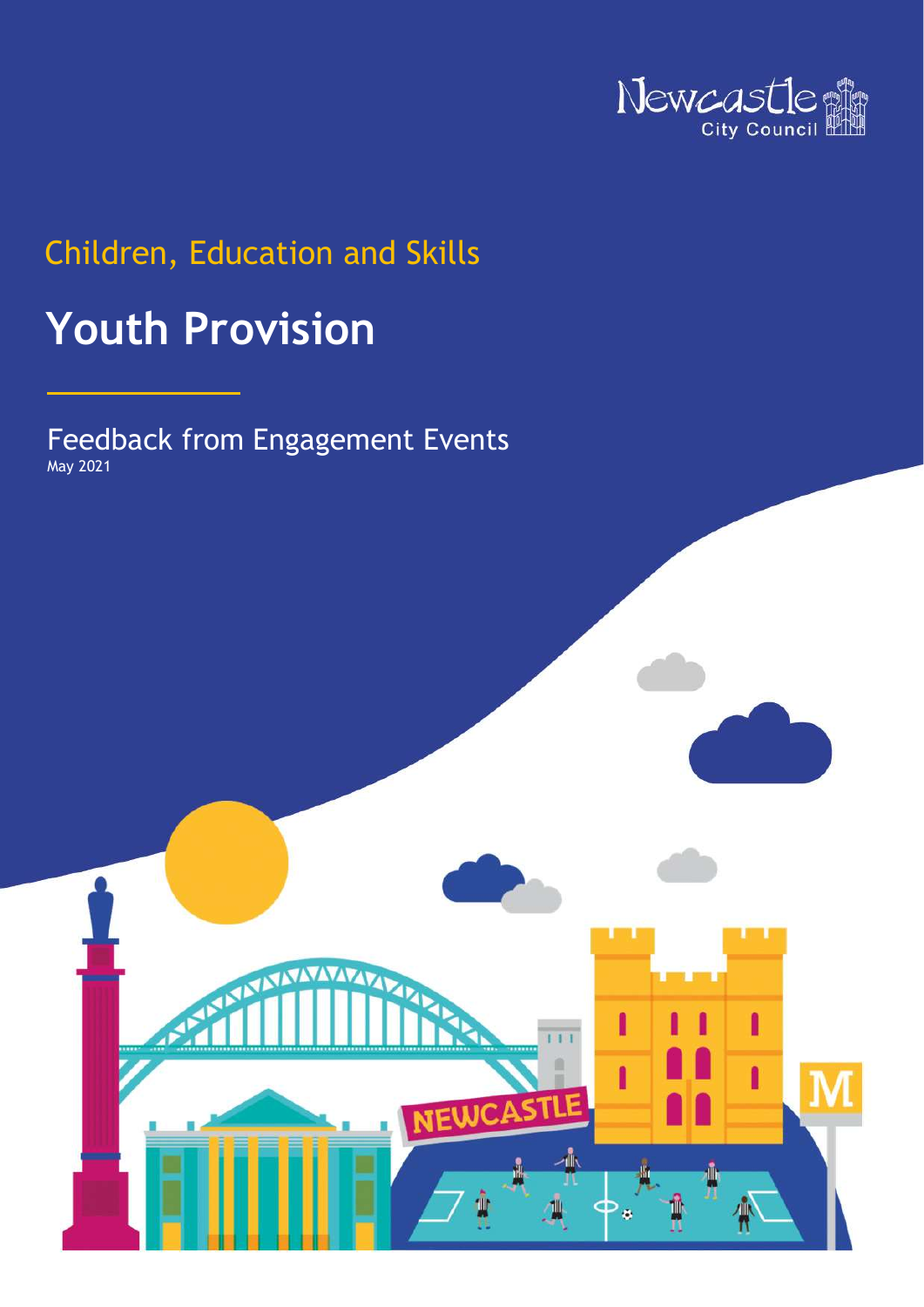

#### 1. Introduction

#### 2. Stakeholder Engagement Activities 2.1. Pre-Engagement Event 2.2. Stakeholder Engagement Events/Stakeholder Survey

#### 3. Needs of Young People

#### 4. Activities and Interventions

- 4.1. What should there be more of?
- 4.2. Potential Future Models of Delivery
	- 4.2.1. Detached Youth Provision
	- 4.2.2. Youth Fund
- 4.3. Other Types of Delivery
- 4.4. Commissioning for Future Delivery
- 4.5. Targeting of Resources

#### 5. Voice of Young People

- 6. Collaborative Working
- 7. Outcome and Performance Measures
- 8. Youth Sector Training Needs

#### 9. Social Value

- 9.1. Green and Sustainable
- 9.2. Think, Buy, Support Newcastle
- 9.3. Community Focussed
- 9.4. Ethical Leadership

#### 10. Young People's Engagement

#### 11. Summary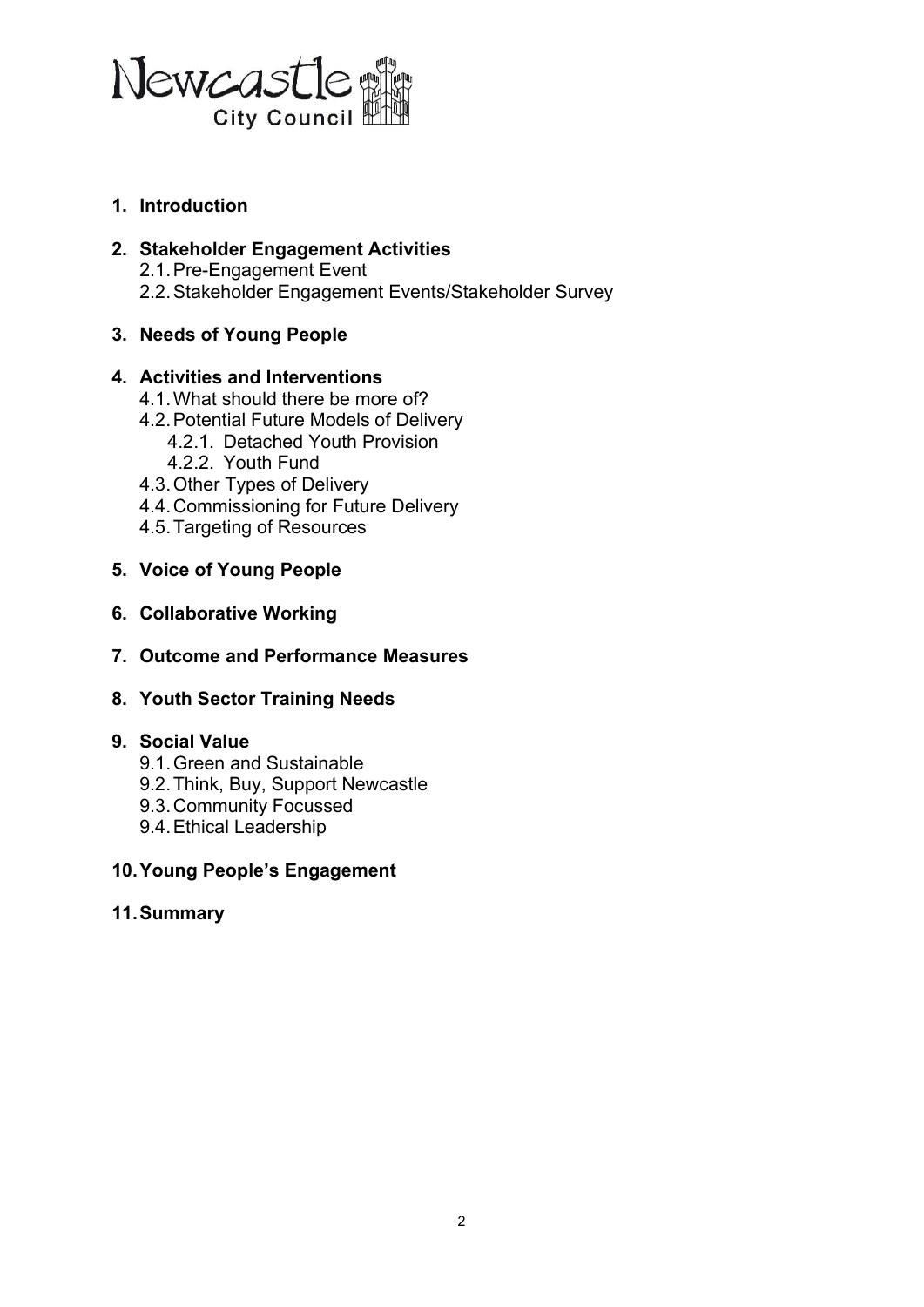# 1. Introduction

This document provides a summary of the feedback received in seeking a new delivery model for Newcastle City Council's Youth Provision.

The current model is a consortium led by Barnardo's that comprises the following:

- Detached provision
- Centre based activities (although this provision has had to adapt in line with government and NYA guidance)
- 1:1 provision
- Digital offer in response to COVID-19.

It is delivered in 3 geographical areas: East, West and Central.

We are reviewing these arrangements, in light of:

- Move to locality-based arrangements as part of the Children and Families Newcastle (C&FN) model
- Changes to the sector and the effects of COVID-19
- The opportunity to build relationships, including with grassroots organisations and delivery
- Impact of COVID-19 exacerbated vulnerabilities of young people, for example, mental health, training and employment and health and wellbeing
- Local and national research on youth services
- Changes to funding regimes/funding risks to smaller organisations.

The purpose was to engage stakeholders in the design of the council's investment in youth services and will inform the new model which will be detailed in the consultation phase.

### 2. Stakeholder Engagement **Activities**

Engagement activities were undertaken between November 2020 and January 2021 and in total we engaged with 46 youth organisations and 35 young people.

The activities comprised of the following:

- Pre-Engagement Event
- Stakeholder Engagement Events
- Stakeholder Survey
- Young People's Survey (Section 10).

#### 2.1 Pre-Engagement Event – 5 November 2020

This event was attended by 27 people from CVS youth organisations, with the Youth Engagement Group. The aim of the session was to inform the sector about the work of C&FN and to discuss its alignment to the future delivery of Youth Provision. We also wanted to inform the youth sector that the Council was rethinking its model of delivery of Youth Provision and that a series of engagement events would be taking place. We wanted the sector to be aware of the timescales for the activities planned and to participate fully in the engagement.

The rethinking of Youth Provision was welcomed. Providers were keen to be involved in the engagement and consultation for a new model and also wanted the voice of young people to be heard.

#### 2.2 Stakeholder Engagement Events – 23/24 November 2020 and Stakeholder Survey – 25 November – 8 December 2020

These online events were attended by 40 people (including CVS youth organisations, community organisations, local funders) over the two days.

The aim of the session was to:

- Highlight that Youth Provision is an important part of C&FN
- Share current thinking on the future of Council's Youth Provision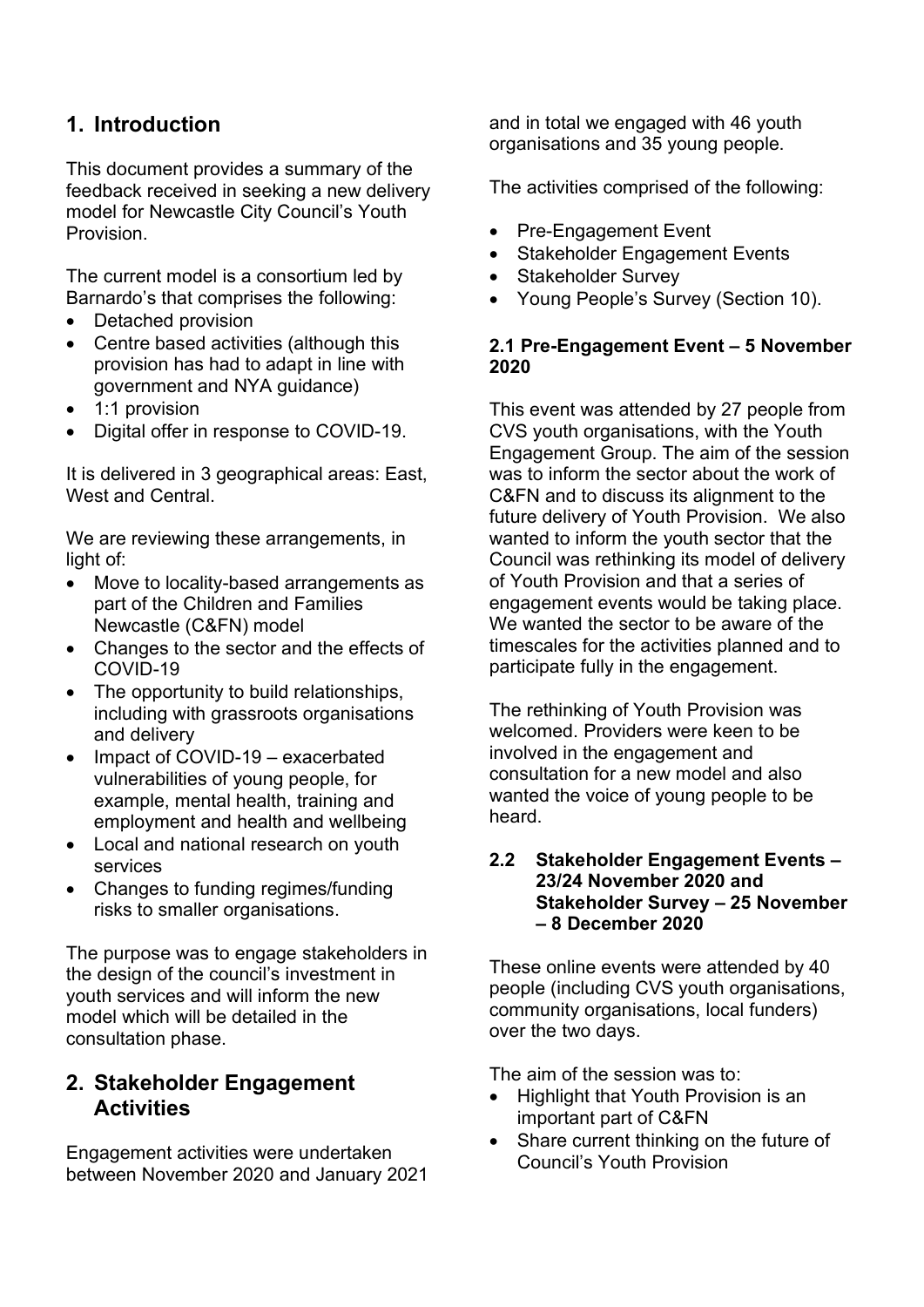

- Get provider thoughts on the ideas we have for a future delivery model (a directly commissioned detached youth provision and a young people led grants fund)
- Get provider thoughts on other delivery models
- Consider Social Value opportunities
- Describe planned engagement and to set out next steps
- Seek support of providers to encourage young people's participation in engagement.

The events were followed by a stakeholder survey which allowed for more detailed responses to the proposals. There were 25 responses to the online survey.

The events and the survey highlighted strong support for a young people led grant fund in favour of a direct commissioned model of delivery. The sector felt very strongly that a directly commissioned model of delivery was prohibitive to smaller grassroots organisations and may not allow for innovation and flexibility in a changing environment. They also agreed with the need for detached youth provision particularly in relation to it being a COVID resilient intervention. There was also a recognition that there needed to be an increase of collaborative working as evidenced in response to the pandemic.

The key themes identified from both the engagement events and the survey have been summarised in sections 3-9 below.

# 3. Needs of Young People

The needs of young people that a youth offer should respond to were highlighted as follows:

- Mental health
- Anti-social behaviour
- Family and relationships including domestic violence, social isolation, stability
- Ownership and engagement of young people to make positive decisions
- Raising aspiration for young people and alleviating concerns for the future
- Education, training and employment, and accreditation including informal educational opportunities and support for NEET young people
- Positive relationships with peers/role models and trusted relationships with workers
- Risk taking behaviours e.g. county lines, gang associated behaviour, sexual exploitation
- $\bullet$  Positive activities quality social time outside of school which is free, accessible and isn't all on line
- Types of activities/interventions; detached youth work, outdoor activities and trips, face-to-face social interaction and group support
- A digital offer and the promotion of online safety
- $\bullet$  Health substance misuse, unhealthy lifestyles and impact of deprivation, sexual heath etc.

The top issues highlighted were mental health, followed by positive relationships (peers, family and sexual relationships) and the types of activities and interventions to address the needs of young people.

# 4. Activities and Interventions

#### 4.1 What should there be more of?

Participants highlighted the following:

 Meaningful digital/online engagement with young people, using media that young people relate to e.g. TikTok, Xbox Live and Playstation Live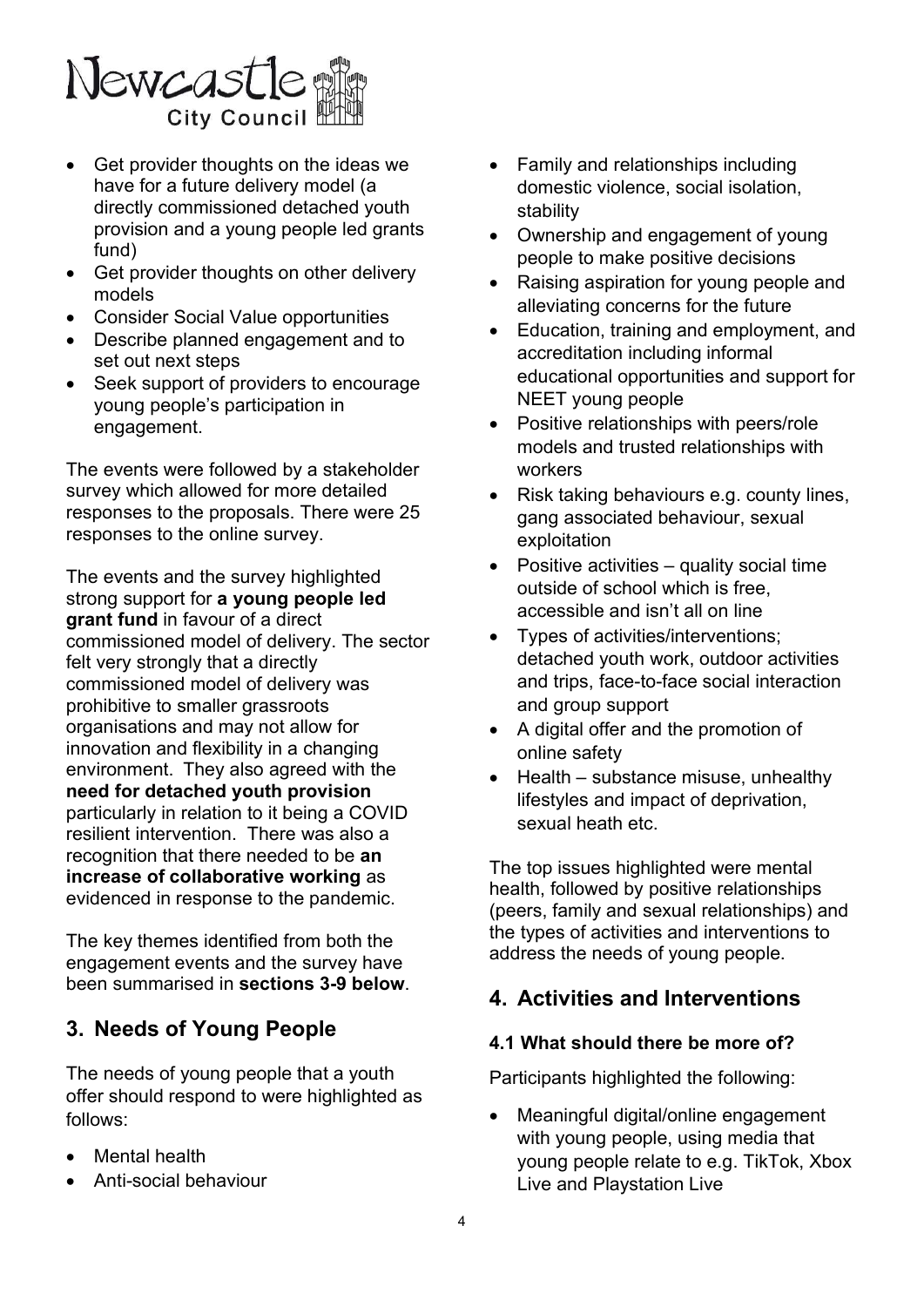

- Trusted youth workers who can listen, engage and provide services that are responsive, creative and measurable and which are delivered from a place of safety and promote ownership
- Detached youth work that meets the needs of young people
- Collaborative and community partnerships which increase the capacity of the local organisations and develop new initiatives
- Have young people at the heart of service design, development and delivery
- Listening to and empowering young people
- Support for grassroots organisations delivering localised provision
- The ability to identify and respond to gaps in provision
- Understanding the challenges in different areas and communities
- The need to provide more provision in safe and controlled spaces
- Need to encourage more young volunteers and young leaders, and promote ownership and opportunities for social action
- Additional capacity and resources to be able to respond effectively to emerging hotspots without it taking away resources needed in other areas.

The top issues highlighted were the need for diverse localised provision, young people's involvement and youth voice activity, more services that can respond quickly to areas of emerging need, and the importance of relationships and trust, and the need for collaborative and community partnerships.

#### 4.2 Potential Future Models of Delivery

Two potential models of delivery; a commissioned detached youth provision and a youth fund, were shared with the participants and their feedback is captured below.

#### 4.2.1 Detached Youth Provision

The advantages and disadvantages of detached youth provision identified by the participants are as follows:

#### Advantages

- Detached provision is a COVID resilient model and can deliver services to young people in the tightest of restrictions
- Delivery in the heart of communities, in safe places and flexible to the changing needs of young people
- Building strong relations on their own terms on their own territory
- Detached is a good first intervention but needs to link to other youth interventions
- Detached allows the opportunity of targeting young people who are not necessarily engaging in services
- This model is cost effective and doesn't depend on access to buildings and related costs.
- Builds community cohesion and reduced ASB.

#### Disadvantages

- Lack of safe space
- Less opportunity to support young people in a more consistent way within a safe space
- Due to the pandemic more workers are delivering outreach and detached provision, however detached youth work warrants specific detached youth work training
- It is always difficult to assess and manage the risks for staff, and there needs to be dynamic risk assessment
- Limitations due to weather/darker nights
- Due to limited capacity/funding, youth workers cannot always be responsive to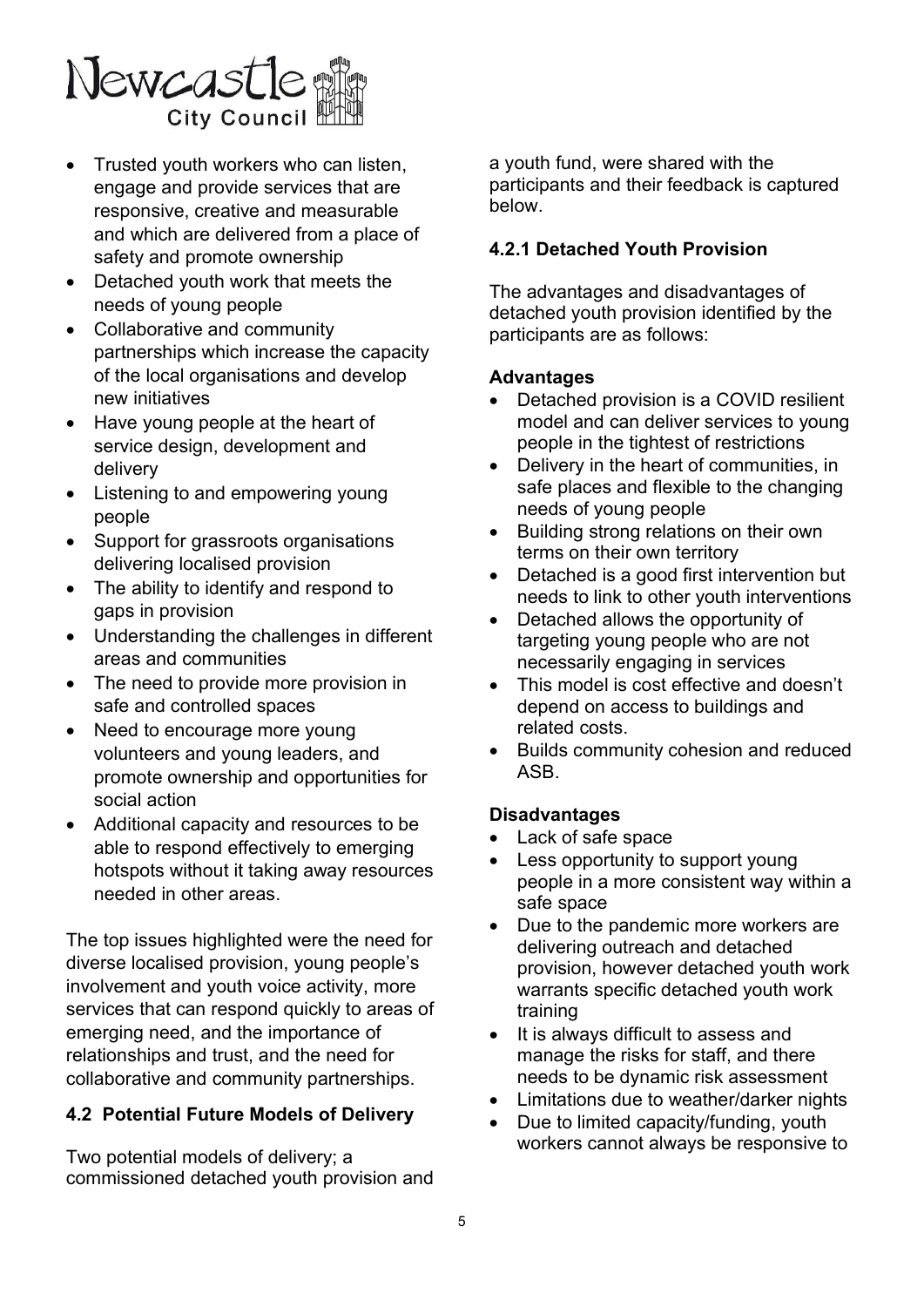

requests for their services in areas where there is escalating ASB issues

Difficult to evidence outcomes.

#### Other comments

- Detached provision needs to be part of a wider delivery model
- Detached work should not be a shortterm intervention
- Detached provision was recognised as an essential part of a new model, however respondents felt it shouldn't be a single model of delivery
- Detached youth work needs to complement and connect with other youth interventions increasing the opportunities for young people to be signposted to.

#### 4.2.2 Youth Fund

The advantages and disadvantages of a youth fund identified by the participants are as follows:

#### **Advantages**

- Local knowledge and understanding of need
- The organisations offering grants know the areas and the problems to overcome
- An opportunity to increase partnership and collaborative models that are mutually effective for all parties
- Grant awarding can help neighbourhood youth projects to build and develop great projects with young people
- Having young people at the heart of services helps ensure that what is being delivered is meeting the needs and interests of young people
- It is good to get young people involved in the decision making and planning of projects to build their skills
- Local money being made available to support local organisations
- You will get some real on the ground, experienced organisation working

directly with the young people they already have relationships with

- Each local area has a different demographic and 'personality', bespoke offers have the real opportunity to create flexibility
- Flexibility to design a person-centred intervention.

#### **Disadvantages**

- Money is limited
- Competition between local organisations
- We need to avoid onerous monitoring
- Small grants need to be constantly applied for whereas a larger grants could ensure sustainability and good planning with security of funding.

#### Potential usage of a youth fund

- More than two thirds of respondents said that they would use a grant fund
- More than half of respondents agreed that grants should be between £10,000 - £25,000.

#### 4.3 Other Types of Delivery

Participants were also asked for examples of other types of delivery that could be considered to deliver a youth provision, and the suggestions included:

- Building based provision
- Digital/other media
- One-to-one
- Volunteering/accreditation
- Outdoors
- School based
- Outreach
- Community based intervention
- Collaborative work
- Activities/events/trips.

#### 4.4 Commissioning for Future Delivery

Participants were asked about their thoughts on the different ways that services could be commissioned, particularly their thoughts on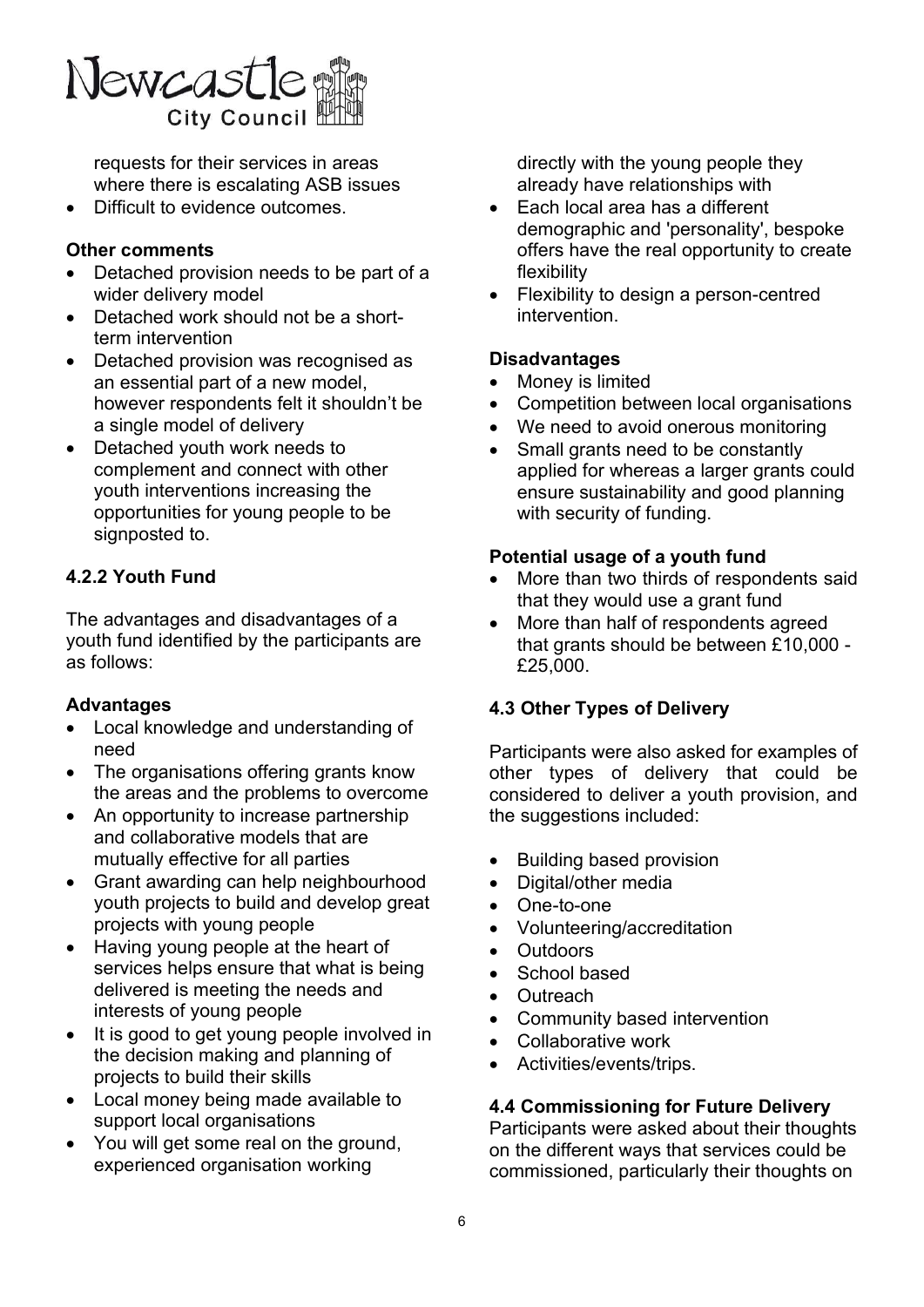

a direct commissioning model. Their responses were as follow:

#### Advantages of a direct commissioning model

- Clarity of purpose and capacity
- Contractual obligations
- Quality assurance
- The Commissioners can work with one or two competent organisations, who can be trusted to reach out and work with young people in a safe and planned way
- Organisations that are trusted and known in the areas to complete the work needed can be funded through the direct commissioning model
- It will enable the smaller organisations to obtain security to deliver the work that is required and not have to constantly source smaller pots of funding.

#### Limitations of a direct commissioning model

- The funding is not accessible for smaller organisations
- May not allow for innovation and flexibility to a changing environment
- Other (newer/better) ways of responding may occur/develop which were not included in the commission model.

A grants model was seen as far more advantageous to smaller grassroots organisations over a direct commissioning model. The opportunity that a grant fund may lend itself to a more collaborative approach to delivery was also highlighted.

#### 4.5 Targeting of Resources

Participants suggested that resources should be targeted by:

- Communities of interest/identity
- Communities of geography
- Citywide offer
- Areas of highest need
- Avoiding duplication
- Person centred activities

NEET.

Participants strongly supported that communities of interest or identity should be of highest priority in this model. Support for young people not in Education, Training or Employment was also highlighted as a group needing additional support.

# 5. Voice of young people

Participants were asked about the importance of the voice of young people, responses included:

- Provides a sense of ownership
- Enables young people to feel valued and respected
- Personal, social and educational development for young people
- Opportunities for co-production (with ongoing involvement from young people)
- Young people feel heard and have influence
- Important to get a diverse range of voices including but not limited to young people in receipt of services.

# 6. Collaborative Working

The participants highlighted how collaborative working could be strengthened with statutory and non-statutory partners:

- Local community partnerships building upon good practice in the city
- Sharing resources e.g. buildings,
- Sharing of skills and good practice
- Collaboration not competition
- Avoiding duplication and working in collaboration to attract funding to support joint delivery
- Improved communication networks
- Better linkages with statutory provision.

#### 7. Outcomes and Performance Measures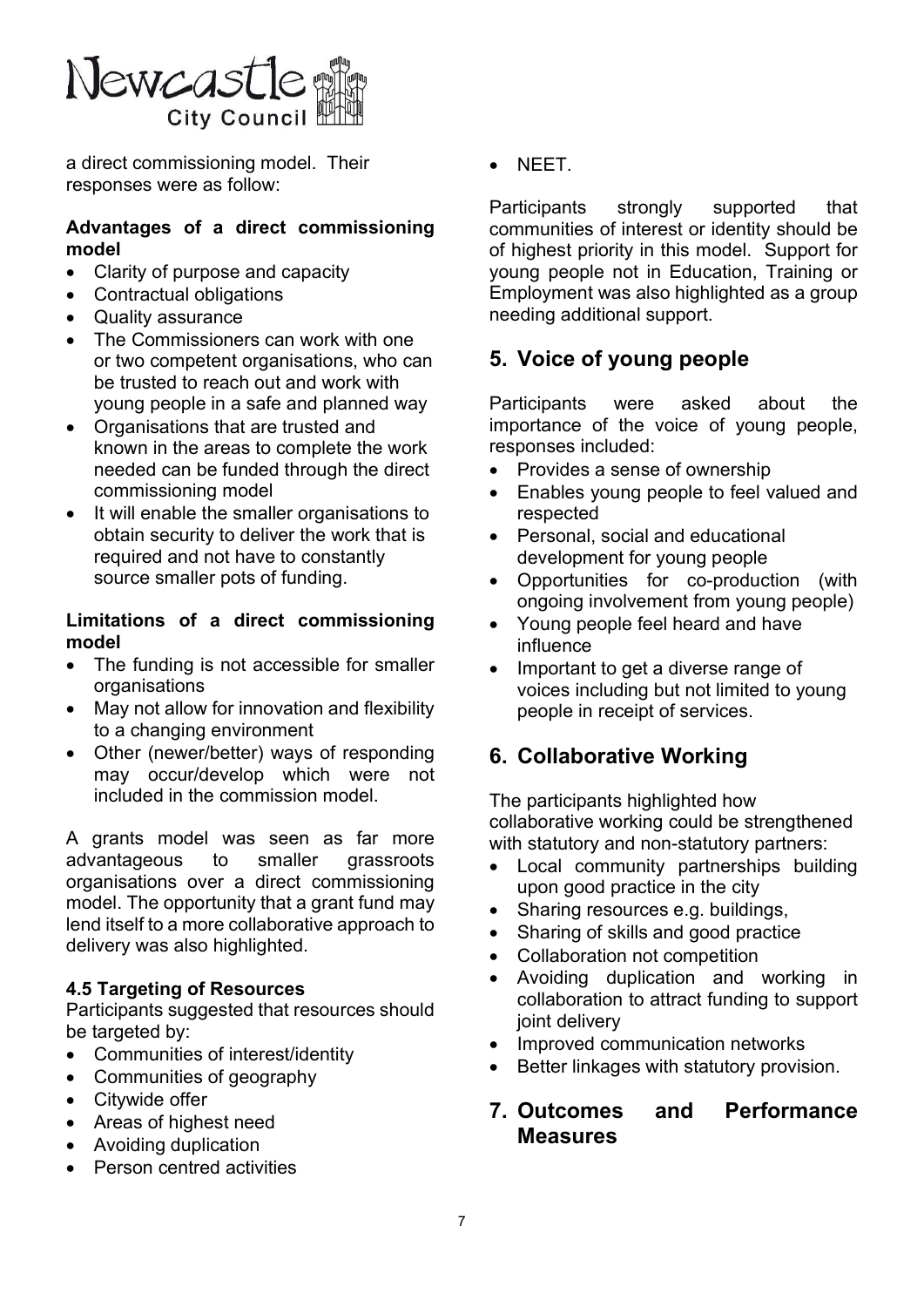

#### What outcomes should we aim to achieve and how should we measure success?

The participants raised the following issues with regard to outcomes and performance measures:

- Establishment of local youth networks in a geographical area to support collaboration
- A clear patchwork of services across the city working with understanding of needs and other partner organisations
- A provision in this manner should be measured on every individual positive outcome, whether it is slight or great
- Success measures need to be realistic, clear and tangible
- Being a free service, easily accessible in local areas and operating to equality and diversity making it inclusive to every young person
- Soft outcomes are important, confidence, self-esteem, aspirations for the future, behaviours, attitudes. All contribute to overall positive development of young people
- Evaluation using case studies.

# 8. Youth Sector Training Needs

The following gaps in training in the youth sector were identified:

- How to engage older people age
- Mental health support
- Training for working with young people who are harder to engage
- Level 3 youth work qualifications
- More qualified youth workers
- Train the trainer standard for youth delivery
- Need for staff to be JNC qualified, regular affordable youth work qualifications and refreshers.

## 9. Social value - Green and Sustainable Think, Buy, Support

# Newcastle; Community Focused; Ethical Leadership.

The Stakeholder engagement events and the survey highlighted a range of complementary social value measures that could be achieved through the delivery of the model.

#### 9.1 Green and Sustainable

Participants highlighted the following:

- Organisations should be able to demonstrate green/sustainable policy
- Use of local suppliers
- Use of recyclable materials if being used
- Green credentials are important but can be costly to achieve for small organisations.

#### 9.2 Think, Buy, Support Newcastle

Participants highlighted the following:

- Targeting the Fund to smaller grassroots organisations retains funding within the city
- Opportunity to maximise local knowledge and trust of communities
- Young people receiving education, training employment and volunteering opportunities locally will increase their stake in their communities
- Living wage, flexible working, locally based solutions with local organisations
- Using local companies, employing local staff
- More opportunities for young people to get involved as volunteers in the youth sector and ultimately to gain training. qualifications and apprenticeships /employment within the sector
- Better use of local knowledge
- Benefits to the local economy.

#### 9.3 Community Focused

Participants highlighted the following: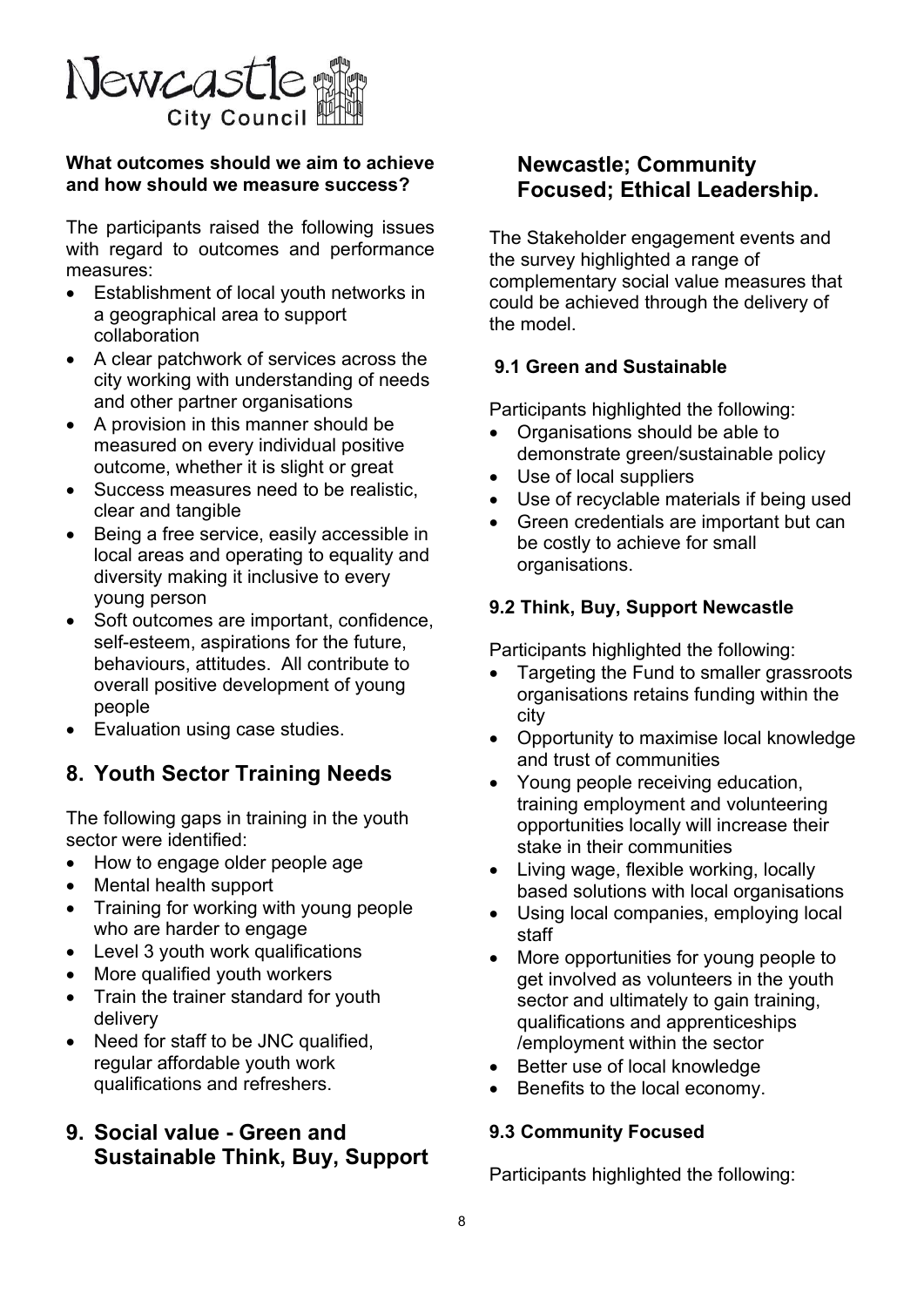

- Provision that supports the positive growth and development of young people
- Delivery that prioritises inclusion through its methods and venues
- Increasing community spirit and creating pride in communities
- Having/creating positive role models and positive relationships in communities
- Investment in services with proven track records of supporting young people, putting young people at the heart of what they do
- Increasing the number of opportunities for progression for young people
- Safer/healthier communities
- To improve the lives of our young people, give them a voice to be heard
- Through working with the young people and supporting their families, it will reduce crime, improve wellbeing, give an understanding of accessible services and build communities
- The collaboration of services will ensure the community has access to opportunities to meet their needs within their areas
- Creating access to local spaces with a wide range of activities and support.

#### 9.4 Ethical Leadership

Participants highlighted the following:

- The sector could lead the way in supporting young people through volunteering opportunities
- Supporting and investing in our young people from an early age to become youth workers of the future
- Young people representation on Boards.

These considerations will be embedded in the new model, particularly the voice of young people, co-production with young people and supporting young people's pathways into new opportunities.

# 10. Young People's Engagement – Survey – January 2021

This online survey was undertaken independently by Investing in Children and there were 35 responses. One of our priorities was to understand the impact of COVID-19 on young people and the kind of services they would like to see in Newcastle. Of the young taking part, currently 47% used a youth work service (including sports activities, youth clubs/projects and counselling services), 28% did not and 25% were not using a service at the time of the survey.

A number of young people said that they would like to be involved in future decision making about funding for youth work and will be contacted for further engagement.

The findings were as follows:

#### What they like about the youth services they use

- Supports mental health
- Motivation and keeps them out of trouble
- Feeling a part of a team and family
- Training
- Feeling listened to
- Service is accessible
- Helps with problem solving
- Provides a different view
- Nice cosy comfortable social
- $\bullet$  It's like a family
- Trips and activities
- Getting to learn from each other
- The staff

#### What has changed since COVID?

- Services have closed
- Negative impact on mental health
- No access to gyms
- Nothing been replaced by digital offer
- Smaller groups
- Lots of plans have been cancelled.